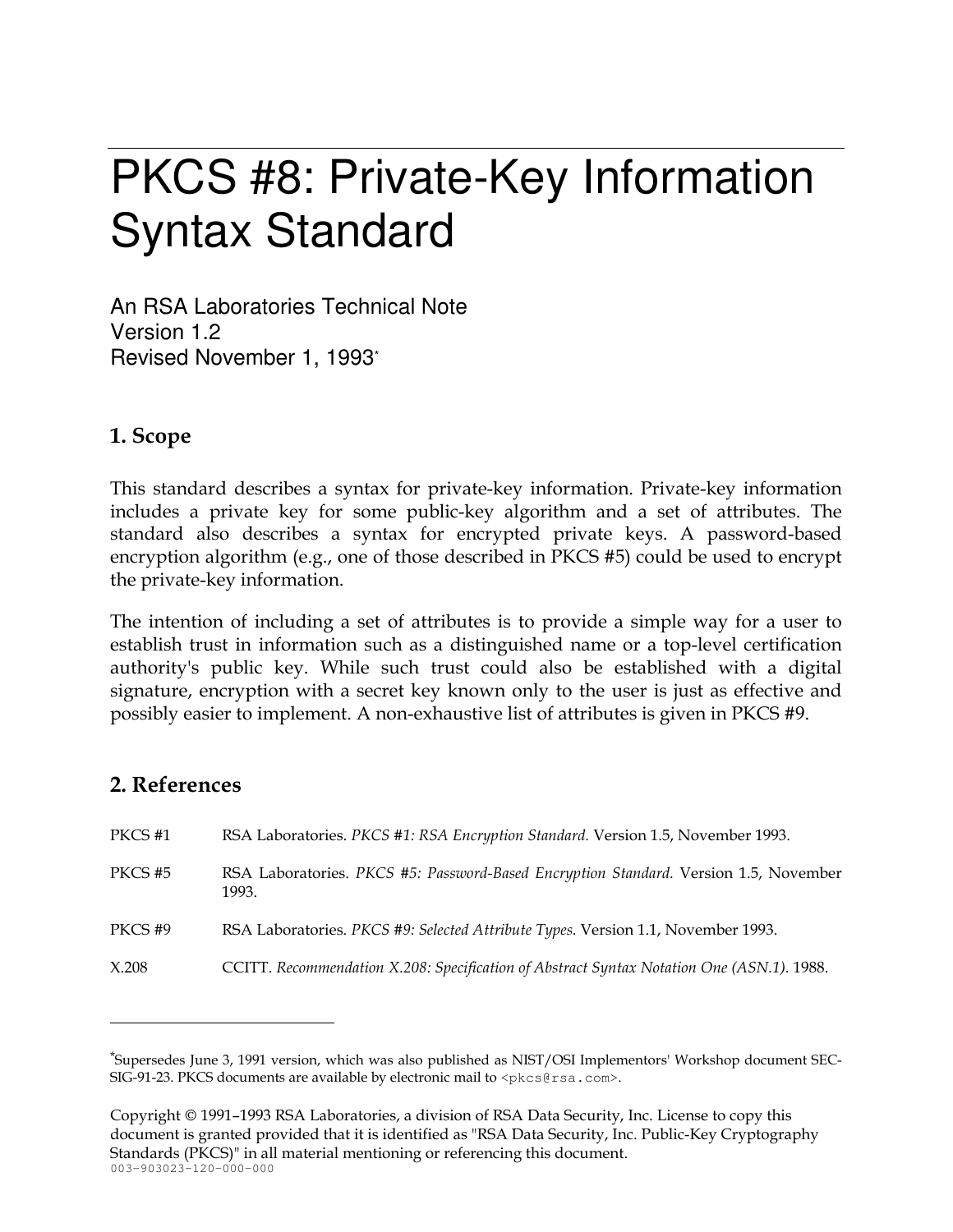| Page 2 | PKCS #8: PRIVATE-KEY INFORMATION SYNTAX STANDARD                                                                      |
|--------|-----------------------------------------------------------------------------------------------------------------------|
| X.209  | CCITT. Recommendation X.209: Specification of Basic Encoding Rules for Abstract Syntax<br>Notation One (ASN.1). 1988. |
| X.501  | CCITT. Recommendation X.501: The Directory-Models. 1988.                                                              |
| X.509  | CCITT. Recommendation X.509: The Directory-Authentication Framework. 1988.                                            |

## 3. Definitions

For the purposes of this standard, the following definitions apply.

 $\Delta$ lgorithmIdentifier: A type that identifies an algorithm (by object identifier) and any associated parameters. This type is defined in X.509.

**ASN.1:** Abstract Syntax Notation One, as defined in X.208.

Attribute: A type that contains an attribute type (specified by object identifier) and one or more attribute values. This type is defined in X.501.

**BER:** Basic Encoding Rules, as defined in X.209.

## 4. Symbols and abbreviations

No symbols or abbreviations are defined in this standard.

# 5. General overview

The next two sections specify private-key information syntax and encrypted private-key information syntax.

exports This standard PrivateKeyInfo (Section) 6) two types: and EncryptedPrivateKeyInfo (Section 7).

### 6. Private-key information syntax

This section gives the syntax for private-key information.

Private-key information shall have ASN.1 type PrivateKeyInfo:

```
PrivateKeyInfo ::= SEQUENCE {
 version Version,
 privateKeyAlgorithm PrivateKeyAlgorithmIdentifier,
```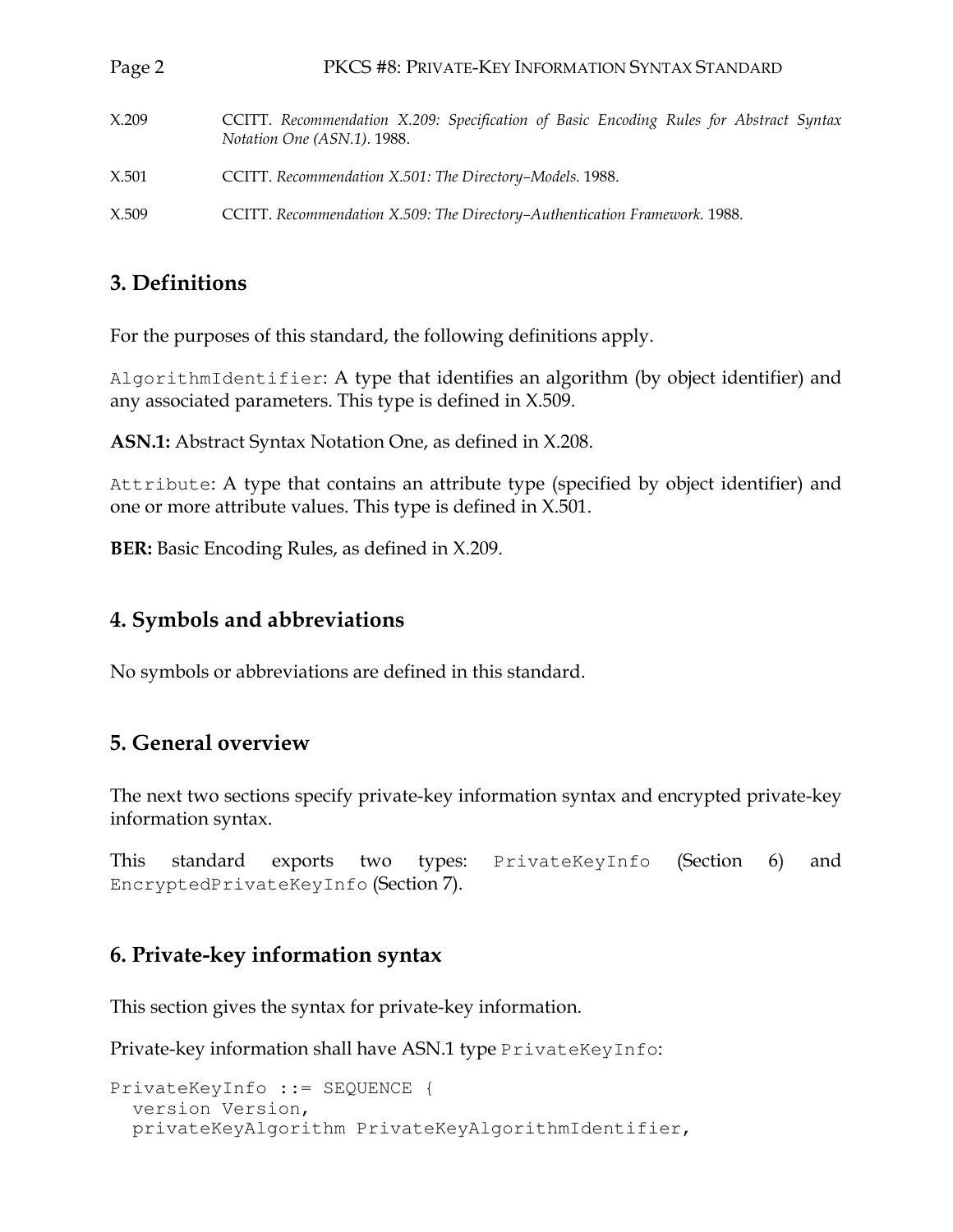```
Page 3
```

```
privateKey PrivateKey,
  attributes [0] IMPLICIT Attributes OPTIONAL }
Version ::= INTEGER
PrivateKeyAlgorithmIdentifier ::= AlgorithmIdentifier
PrivateKey ::= OCTET STRING
Attributes : = SET OF Attribute
```
The fields of type PrivateKeyInfo have the following meanings:

- $\bullet$ version is the syntax version number, for compatibility with future revisions of this standard. It shall be 0 for this version of the standard.
- privateKeyAlgorithm identifies the private-key algorithm. One  $\bullet$ example of a private-key algorithm is PKCS #1's rsaEncryption.
- privateKey is an octet string whose contents are the value of the private  $\bullet$ key. The interpretation of the contents is defined in the registration of the private-key algorithm. For an RSA private key, for example, the contents are a BER encoding of a value of type RSAPrivateKey.
- attributes is a set of attributes. These are the extended information that is encrypted along with the private-key information.

# 7. Encrypted private-key information syntax

This section gives the syntax for encrypted private-key information.

Encrypted private-key information shall have ASN.1 type EncryptedPrivateKeyInfo:

```
EncryptedPrivateKeyInfo ::= SEQUENCE {
  encryptionAlgorithm EncryptionAlgorithmIdentifier,
  encryptedData EncryptedData }
```
EncryptionAlgorithmIdentifier ::= AlgorithmIdentifier

EncryptedData ::= OCTET STRING

The fields of type EncryptedPrivateKeyInfo have the following meanings:

encryptionAlgorithm identifies the algorithm under which the private-key information is encrypted. Two examples are PKCS #5's pbeWithMD2AndDES-CBC and pbeWithMD5AndDES-CBC.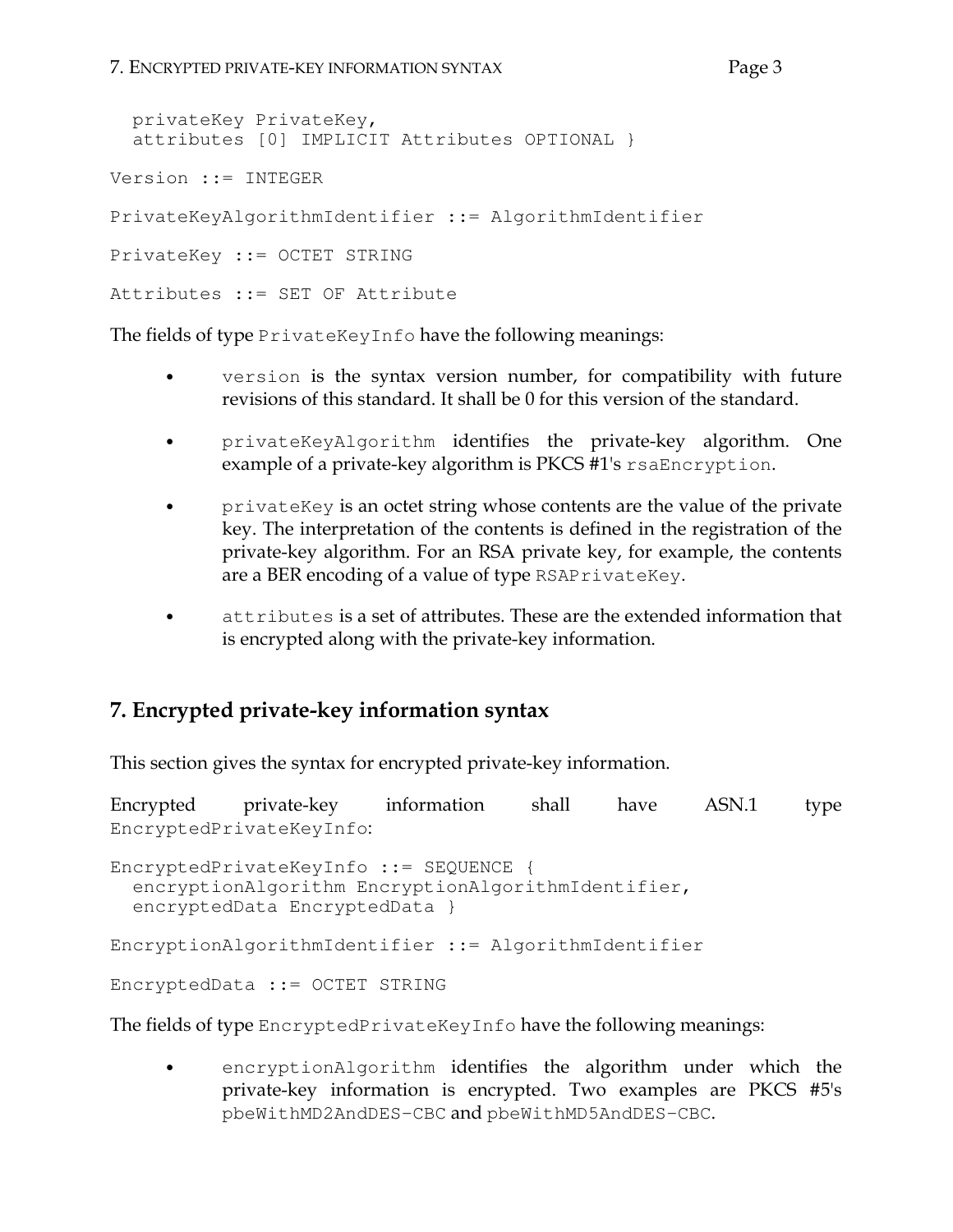#### Page 4

encryptedData is the result of encrypting the private-key information.  $\bullet$ 

The encryption process involves the following two steps:

- The private-key information is BER encoded, yielding an octet string.  $1.$
- $2.$ The result of step 1 is encrypted with the secret key to give an octet string, the result of the encryption process.